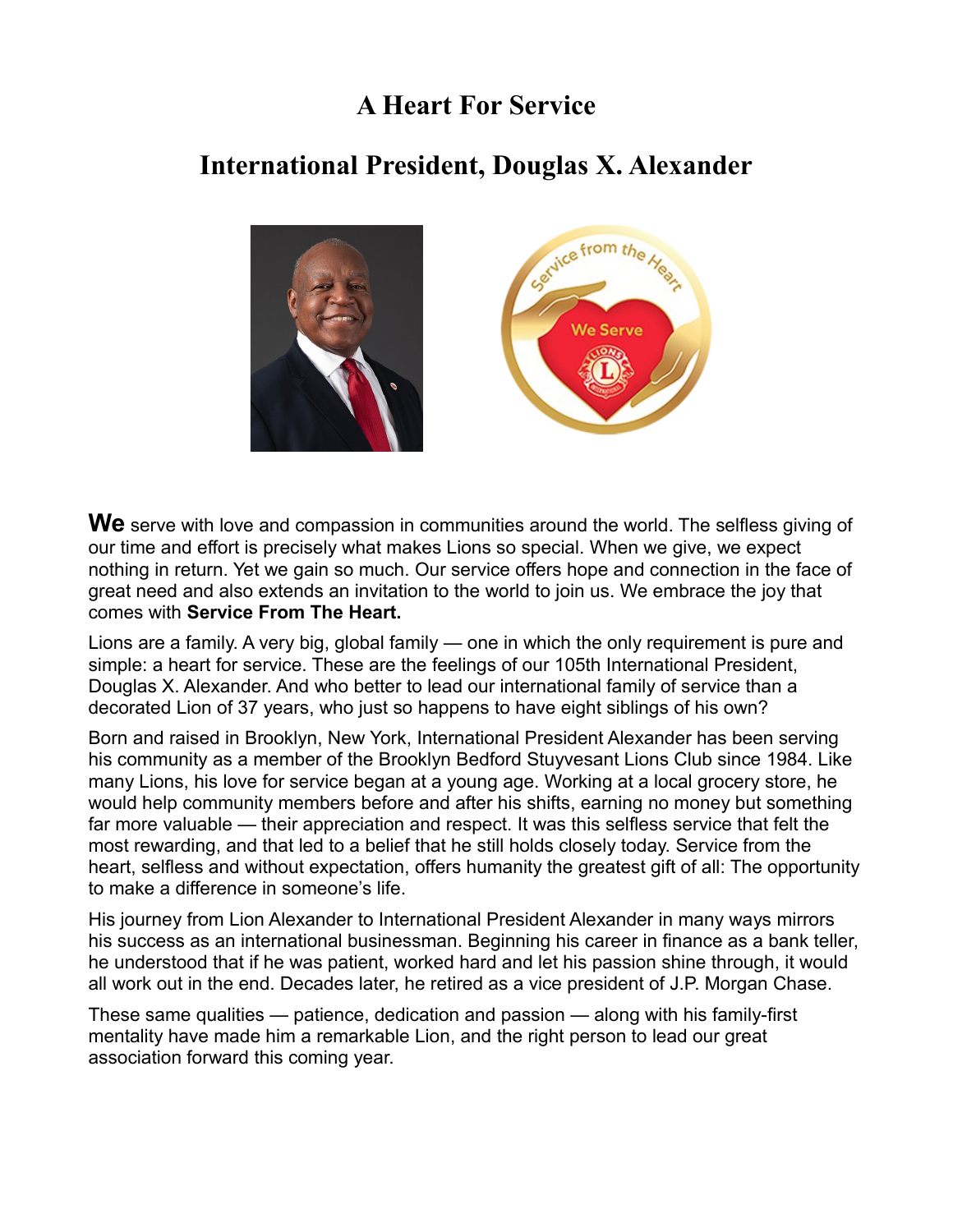# **The heartbeat of service**

## **Connecting to communities through impassioned giving.**

What makes our family of service so unique is that we never stop growing. Our door is always open, an invitation to those who want to be a part of it.

We are a place where people answer the calls of their hearts to serve and are welcomed with open arms. We offer everyone the opportunity to participate in something bigger than us all: the selfless service of others.

Yet, what is sometimes lost in our depiction of our international association are the individuals behind the collective. We are certainly proud of our 48,000 clubs and 1.4 million members, and we use these numbers to showcase the sheer magnitude of our service and global community.

This year, let's remember the most important element of our success: you. You, and each individual Lion, are absolutely critical to our collective success. You are the heartbeat of service. This year's message, Service from the Heart, is a call to all districts, clubs and Lions to be sure we are always leading with what brought us to Lions International to begin with – our hearts. If we let our passion for service shine through, there is absolutely nothing we can't accomplish together.

## **The heart of a Lion**

## **On becoming truly devoted to service.**

Every life has its defining moments. Ask any Lion about when they became a Lion and more often than not, they won't tell you the date they joined a club. Instead, they'll tell you the time that service rooted itself into their heart for good.

In the late 1980s, a young and promising financial professional decided to join his local Lions club. He had been repeatedly invited by a coworker, and eventually decided to take part. He was a man of action and liked how Lions were actually making a real difference in the community. And so, month after month, he attended meetings and supported projects.

When November came and Thanksgiving neared, his club held its annual holiday food delivery service to local families in need. As he knocked on the doors, one after another, passing out baskets of food to neighbors, the smiles on their faces and the joy they experienced began to transform him in a way that felt both familiar and new.

And then it happened. He walked down the hallway of a neighborhood apartment building, food basket in hand. He knocked on the door. It opened to reveal a mother, nearly brought to tears by the gesture and the food being offered to her family by the Lions.

"No one has ever done anything like this for us," she said softly. "Thank you."

From then on, this man was still everything he was before that moment — a son, a brother, a father. But he also truly became a Lion. And now, over 30 great years of service later, he is our 105th International President, Douglas X. Alexander.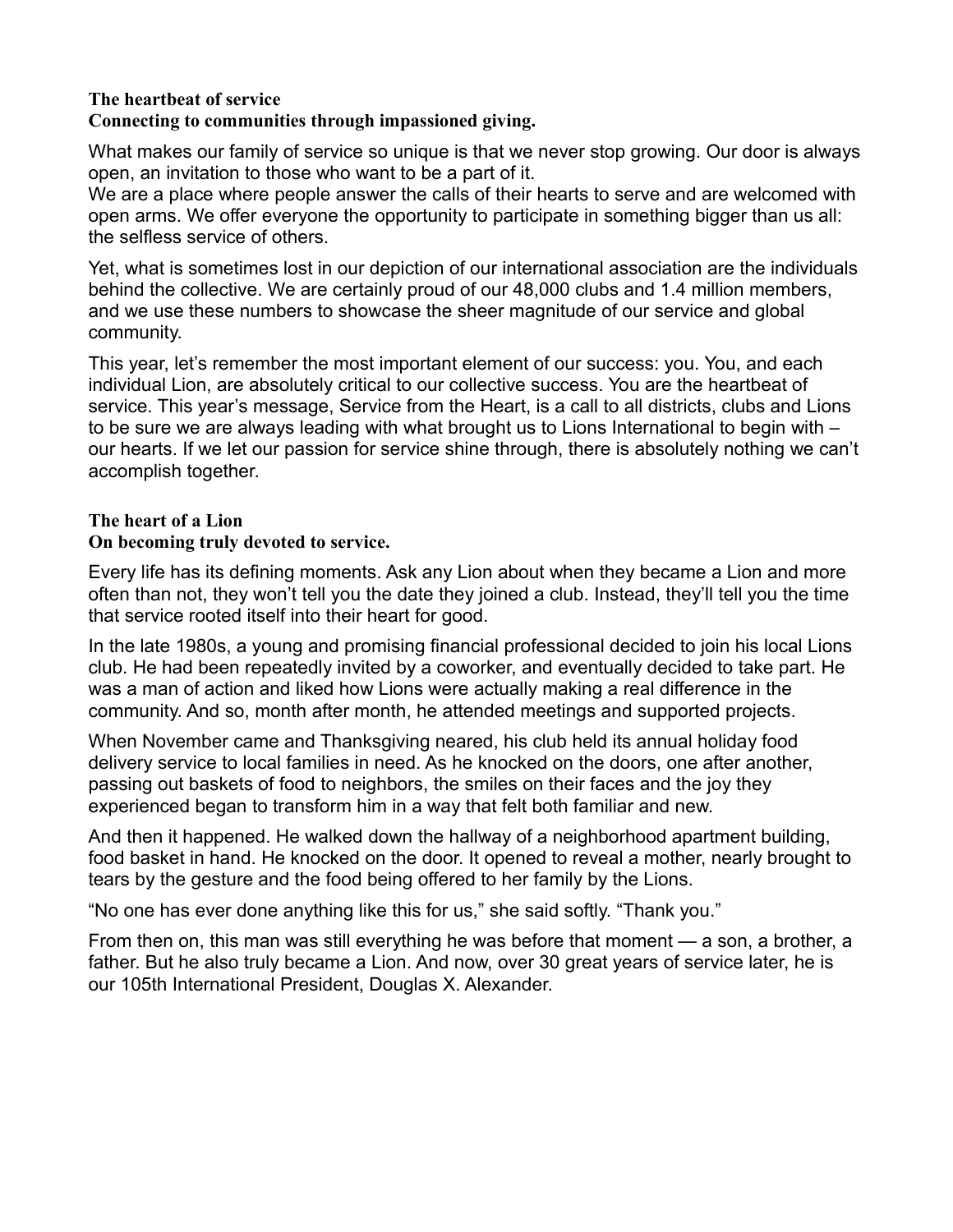### **Plan on success Our 2021-2022 Global Priorities**

#### **Membership growth and engagement**

The growth of our association means we're always ready to serve. To grow, we must not only bring in new members, we must also keep our current Lions engaged and active. Every time we lose a Lion, we have to recruit two more people in order to grow. More importantly, we must engage every member so that each person is able to truly live out the service that's in their heart.

#### **Support our Foundation**

We are in the final year of our most ambitious giving campaign ever, Campaign 100. The generosity and support of LCIF is empowering our service around the world, and bringing hope. Let's put our hearts into action by supporting our global foundation so we can achieve our goal of raising US\$300M.

#### **Compassionate service**

As communities around the world seek to find a sense of normalcy once again, Lions have a new and great opportunity to lead by example. We can help the world recover in this time when so many are still struggling. We must keep up our innovative service efforts of the past year and expand on them to address the needs of our current situation, with the knowledge that things can change at any moment.

#### **Communication**

Transparency and open lines of communication are essential to great service, and therefore have always been key to Lions clubs. We must continue to focus on our connections to one another, those we serve, and the organizations that support us. As Lions, we have a powerful and global community of peers we can learn from and assist. Now is as good a time as any to lean into our network of service.

## **Our hearts will lead the way.**

### **Serving in this moment.**

The world has been through a lot in the past year. As Lions, we helped communities find safe ways to serve in unprecedented times. Just as we've always done, we acted as beacons of hope for countless people and communities in need, responding with new and innovative ways to serve.

As the world continues to change, we must learn from our recent past. We've experienced firsthand the importance of placing the health and safety of our members and those we serve above all else. But last year also showcased the ingenuity and innovation within our clubs. Virtual meetings, webinars, safe service and so much more — Lions spent the past year developing new ideas and ways to connect. Let's continue to serve safely, but let's also continue to use the innovations and new technologies that can help us achieve stronger connections and greater success.